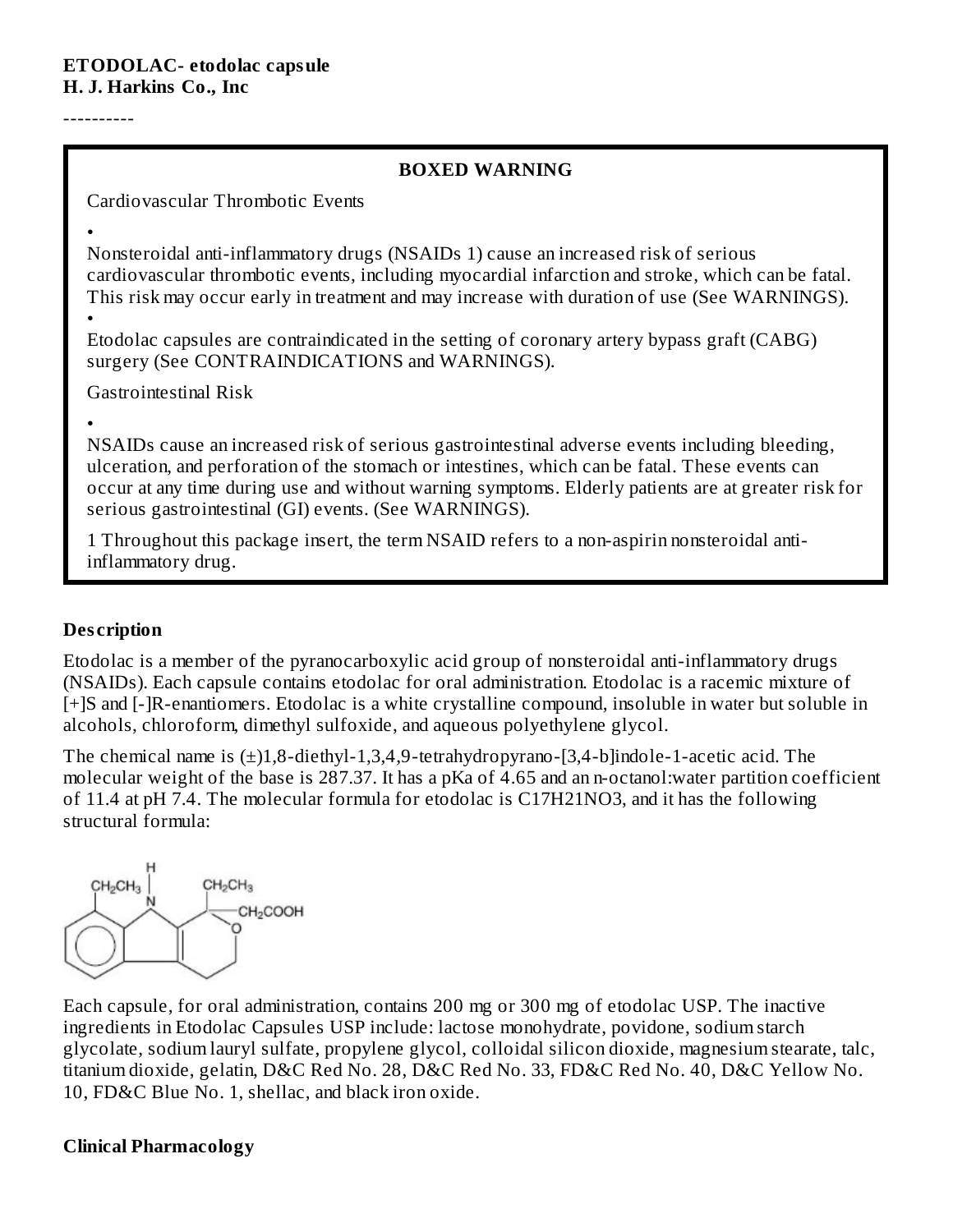### **Clinical Studies**

### Analgesia

Controlled clinical trials in analgesia were single-dose, randomized, double-blind, parallel studies in three pain models, including dental extractions. The analgesic effective dose for etodolac established in these acute pain models was 200 to 400 mg. The onset of analgesia occurred approximately 30 minutes after oral administration. Etodolac 200 mg provided efficacy comparable to that obtained with aspirin (650 mg). Etodolac 400 mg provided efficacy comparable to that obtained with acetaminophen with codeine (600 mg  $+$  60 mg). The peak analgesic effect was between 1 to 2 hours. Duration of relief averaged 4 to 5 hours for 200 mg of etodolac and 5 to 6 hours for 400 mg of etodolac as measured by when approximately half of the patients required remedication.

#### **Osteoarthritis**

The use of etodolac in managing the signs and symptoms of osteoarthritis of the hip or knee was assessed in double-blind, randomized, controlled clinical trials in 341 patients. In patients with osteoarthritis of the knee, etodolac, in doses of 600 to 1000 mg/day, was better than placebo in two studies. The clinical trials in osteoarthritis used b.i.d. dosage regimens.

### Rheumatoid Arthritis

In a 3 month study with 426 patients, etodolac 300 mg b.i.d. was effective in management of rheumatoid arthritis and comparable in efficacy to piroxicam 20 mg/day. In a long-term study with 1,446 patients in which 60% of patients completed 6 months of therapy and 20% completed 3 years of therapy, etodolac in a dose of 500 mg b.i.d. provided efficacy comparable to that obtained with ibuprofen 600 mg q.i.d. In clinical trials of rheumatoid arthritis patients, etodolac has been used in combination with gold, dpenicillamine, chloroquine, corticosteroids, and methotrexate.

# **Indications & Usage**

Carefully consider the potential benefits and risks of etodolac capsules and other treatment options before deciding to use etodolac capsules. Use the lowest effective dose for the shortest duration consistent with individual patient treatment goals (see WARNINGS).

Etodolac capsules are indicated:

```
•
```
For acute and long-term use in the management of signs and symptoms of the following:

- 1. Osteoarthritis
- 2. Rheumatoid arthritis

•

For the management of acute pain

# **Contraindications**

Etodolac capsules are contraindicated in patients with known hypersensitivity to etodolac or other ingredients in etodolac capsules.

Etodolac capsules should not be given to patients who have experienced asthma, urticaria, or other allergic-type reactions after taking aspirin or other NSAIDs. Severe, rarely fatal, anaphylactic-like reactions to NSAIDs have been reported in such patients (see WARNINGS, ANAPHYLACTOID REACTIONSand PRECAUTIONS, PREEXISTING ASTHMA).

Etodolac capsules are contraindicated in the setting of coronary artery bypass graft (CABG) surgery (see WARNINGS).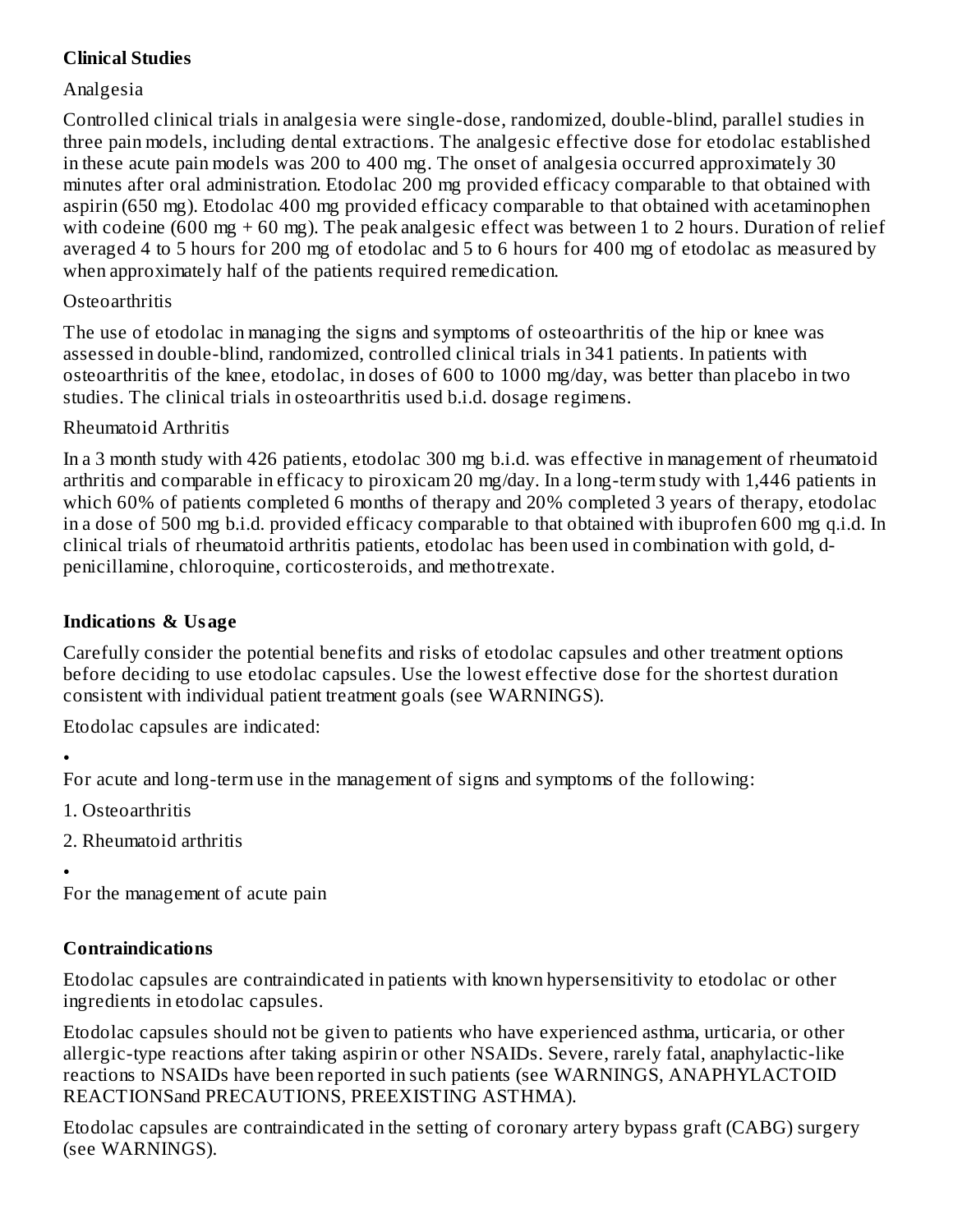# **Warnings**

Cardiovascular Effects

Cardiovascular Thrombotic Events

Clinical trials of several COX-2 selective and nonselective NSAIDs of up to three years duration have shown an increased risk of serious cardiovascular (CV) thrombotic events, including myocardial infarction (MI) and stroke, which can be fatal. Based on available data, it is unclear that the risk for CV thrombotic events is similar for all NSAIDs. The relative increase in serious CV thrombotic events over baseline conferred by NSAID use appears to be similar in those with and without known CV disease or risk factors for CV disease. However, patients with known CV disease or risk factors had a higher absolute incidence of excess serious CV thrombotic events, due to their increased baseline rate. Some observational studies found that this increased risk of serious CV thrombotic events began as early as the first weeks of treatment. The increase in CV thrombotic risk has been observed most consistently at higher doses.

To minimize the potential risk for an adverse CV event in NSAID-treated patients, use the lowest effective dose for the shortest duration possible. Physicians and patients should remain alert for the development of such events, throughout the entire treatment course, even in the absence of previous CV symptoms. Patients should be informed about the symptoms of serious CV events and the steps to take if they occur.

There is no consistent evidence that concurrent use of aspirin mitigates the increased risk of serious CV thrombotic events associated with NSAID use. The concurrent use of aspirin and an NSAID, such as etodolac, increases the risk of serious gastrointestinal (GI) events (see WARNINGS, GASTROINTESTINAL EFFECTS - RISK OF ULCERATION, BLEEDING, AND PERFORATION).

Status Post Coronary Artery Bypass Graft (CABG) Surgery

Two large, controlled clinical trials of a COX-2 selective NSAID for the treatment of pain in the first 10–14 days following CABG surgery found an increased incidence of myocardial infarction and stroke. NSAIDs are contraindicated in the setting of CABG (see CONTRAINDICTIONS).

#### Post-MI Patients

Observational studies conducted in the Danish National Registry have demonstrated that patients treated with NSAIDs in the post-MI period were at increased risk of reinfarction, CV-related death, and allcause mortality beginning in the first week of treatment. In this same cohort, the incidence of death in the first year post MI was 20 per 100 person years in NSAID-treated patients compared to 12 per 100 person years in non-NSAID exposed patients. Although the absolute rate of death declined somewhat after the first year post-MI, the increased relative risk of death in NSAID users persisted over at least the next four years of follow-up.

Avoid the use of etodolac capsules in patients with a recent MI unless the benefits are expected to outweigh the risk of recurrent CV thrombotic events. If etodolac capsules are used in patients with a recent MI, monitor patients for signs of cardiac ischemia.

#### Hypertension

NSAIDs, including etodolac capsules, can lead to onset of new hypertension or worsening of preexisting hypertension, either of which may contribute to the increased incidence of CV events. Patients taking thiazides or loop diuretics may have impaired response to these therapies when taking NSAIDs. NSAIDs, including etodolac capsules, should be used with caution in patients with hypertension. Blood pressure (BP) should be monitored closely during the initiation of NSAID treatment and throughout the course of therapy.

#### Heart Failure and Edema

The Coxib and traditional NSAID Trialists' Collaboration meta-analysis of randomized controlled trials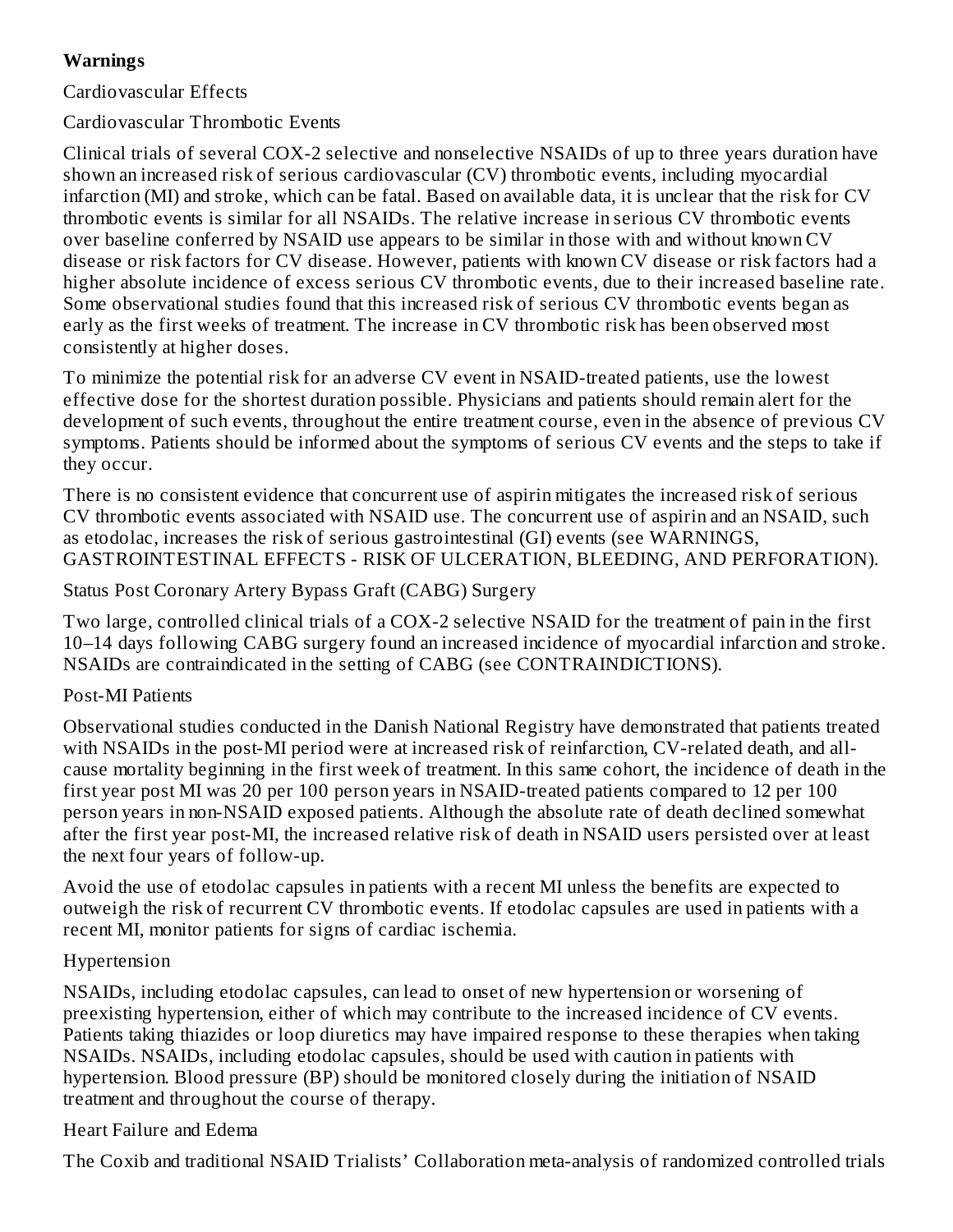demonstrated an approximately two-fold increase in hospitalizations for heart failure in COX-2 selective-treated patients and nonselective NSAID-treated patients compared to placebo-treated patients. In a Danish National Registry study of patients with heart failure, NSAID use increased the risk of MI, hospitalization for heart failure, and death.

Additionally, fluid retention and edema have been observed in some patients treated with NSAIDs. Use of etodolac may blunt the CV effects of several therapeutic agents used to treat these medical conditions [e.g., diuretics, ACE inhibitors, or angiotensin receptor blockers (ARBs)] (see DRUG INTERACTIONS).

Avoid the use of etodolac capsules in patients with severe heart failure unless the benefits are expected to outweigh the risk of worsening heart failure. If etodolac capsules are used in patients with severe heart failure, monitor patients for signs of worsening heart failure.

Gastrointestinal Effects - Risk of Ulceration, Bleeding, and Perforation

NSAIDs, including etodolac capsules, can cause serious gastrointestinal (GI) adverse events including inflammation, bleeding, ulceration, and perforation of the stomach, small intestine or large intestine, which can be fatal. These serious adverse events can occur at any time, with or without warning symptoms, in patients treated with NSAIDs. Only one in five patients, who develop a serious upper GI adverse event on NSAID therapy, is symptomatic. Upper GI ulcers, gross bleeding, or perforation caused by NSAIDs occur in approximately 1% of patients treated for 3 to 6 months, and in about 2 to 4% of patients treated for one year. These trends continue with longer duration of use, increasing the likelihood of developing a serious GI event at some time during the course of therapy. However, even short-term therapy is not without risk. Physicians should inform patients about the signs and/or symptoms of serious GI toxicity and what steps to take if they occur.

NSAIDs should be prescribed with extreme caution in those with a prior history of ulcer disease or gastrointestinal bleeding. Patients with a prior history of peptic ulcer disease, and/or gastrointestinal bleeding, and who use NSAIDs have a greater than 10-fold increased risk for developing a GI bleed compared to patients with neither of these risk factors. Other factors that increase the risk for GI bleeding in patients treated with NSAIDs include concomitant use of oral corticosteroids or anticoagulants, longer duration of NSAID therapy, smoking, use of alcohol, older age, and poor general health status. Most spontaneous reports of fatal GI events are in elderly or debilitated patients, and therefore, special care should be taken in treating this population.

To minimize the potential risk for an adverse GI event in patients treated with an NSAID, the lowest effective dose should be used for the shortest possible duration. Patients and physicians should remain alert for signs and symptoms of GI ulceration and bleeding during NSAID therapy and promptly initiate additional evaluation and treatment if a serious GI adverse event is suspected. This should include discontinuation of the NSAID until a serious GI adverse event is ruled out. For high risk patients, alternate therapies that do not involve NSAIDs should be considered.

# Renal Effects

Long-term administration of NSAIDs has resulted in renal papillary necrosis and other renal injury. Renal toxicity has also been seen in patients in whom renal prostaglandins have a compensatory role in the maintenance of renal perfusion. In these patients, administration of a nonsteroidal anti-inflammatory drug may cause a dose-dependent reduction in prostaglandin formation and, secondarily, in renal blood flow, which may precipitate overt renal decompensation. Patients at greater risk of this reaction are those with impaired renal function, heart failure, liver dysfunction, those taking diuretics and ACEinhibitors, and the elderly. Discontinuation of NSAID therapy is usually followed by recovery to the pretreatment state.

Renal pelvic transitional epithelial hyperplasia, a spontaneous change occurring with variable frequency, was observed with increased frequency in treated male rats in a 2-year chronic study.

Caution is recommended in patients with preexisting kidney disease.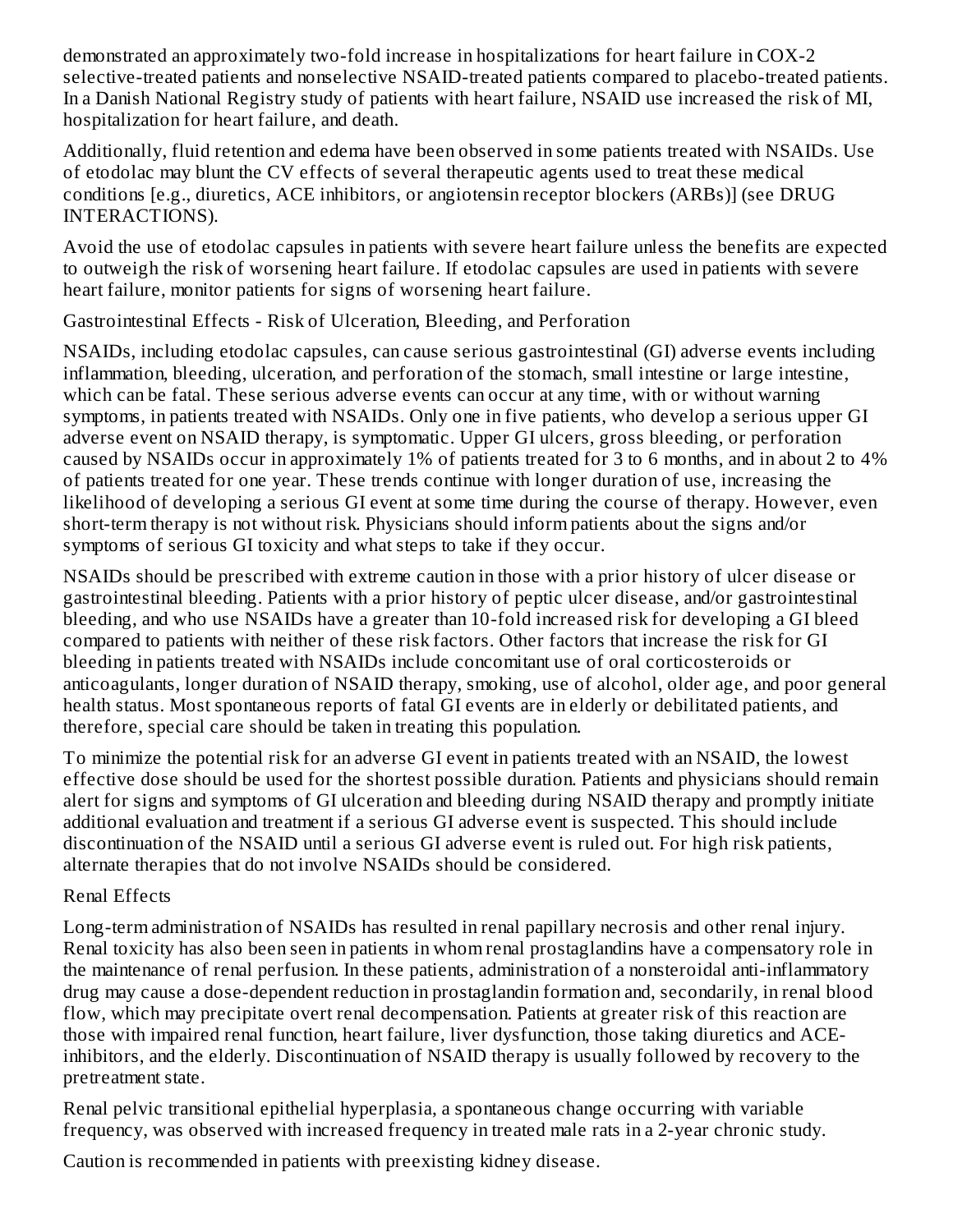#### Advanced Renal Disease

No information is available from controlled clinical studies regarding the use of etodolac capsules in patients with advanced renal disease. Therefore, treatment with etodolac capsules is not recommended in these patients with advanced renal disease. If etodolac capsule therapy must be initiated, close monitoring of the patient's renal function is advisable.

### Anaphylactoid Reactions

As with other NSAIDs, anaphylactoid reactions may occur in patients without prior exposure to etodolac capsules. Etodolac capsules should not be given to patients with the aspirin triad. This symptom complex typically occurs in asthmatic patients who experience rhinitis with or without nasal polyps, or who exhibit severe, potentially fatal bronchospasm after taking aspirin or other NSAIDs. Fatal reactions have been reported in such patients (see CONTRAINDICATIONS and PRECAUTIONS, GENERAL, PREEXISTING ASTHMA). Emergency help should be sought in cases where an anaphylactoid reaction occurs.

### Skin Reactions

NSAIDs, including etodolac capsules, can cause serious skin adverse events such as exfoliative dermatitis, Stevens-Johnson Syndrome (SJS), and toxic epidermal necrolysis (TEN), which can be fatal. These serious events may occur without warning. Patients should be informed about the signs and symptoms of serious skin manifestations and use of the drug should be discontinued at the first appearance of skin rash or any other sign of hypersensitivity.

### Pregnancy

In late pregnancy, the third trimester, as with other NSAIDs, etodolac capsules should be avoided because they may cause premature closure of the ductus arteriosus (see PRECAUTIONS, PREGNANCY, NONTERATOGENIC EFFECTS).

# **Precautions**

#### General

Etodolac capsules cannot be expected to substitute for corticosteroids or to treat corticosteroid insufficiency. Abrupt discontinuation of corticosteroids may lead to disease exacerbation. Patients on prolonged corticosteroid therapy should have their therapy tapered slowly if a decision is made to discontinue corticosteroids.

The pharmacological activity of etodolac capsules in reducing fever and inflammation may diminish the utility of these diagnostic signs in detecting complications of presumed noninfectious, painful conditions.

# Hepatic Effects

Borderline elevations of one or more liver tests may occur in up to 15% of patients taking NSAIDs including etodolac capsules. These laboratory abnormalities may progress, may remain unchanged, or may be transient with continuing therapy. Notable elevations of ALT or AST (approximately three or more times the upper limit of normal) have been reported in approximately 1% of patients in clinical trials with NSAIDs. In addition, rare cases of severe hepatic reactions, including jaundice and fatal fulminant hepatitis, liver necrosis and hepatic failure, some of them with fatal outcomes, have been reported.

A patient with symptoms and/or signs suggesting liver dysfunction, or in whom an abnormal liver test has occurred, should be evaluated for evidence of the development of a more severe hepatic reaction while on therapy with etodolac capsules. If clinical signs and symptoms consistent with liver disease develop, or if systemic manifestations occur (e.g., eosinophilia, rash, etc.), etodolac capsules should be discontinued.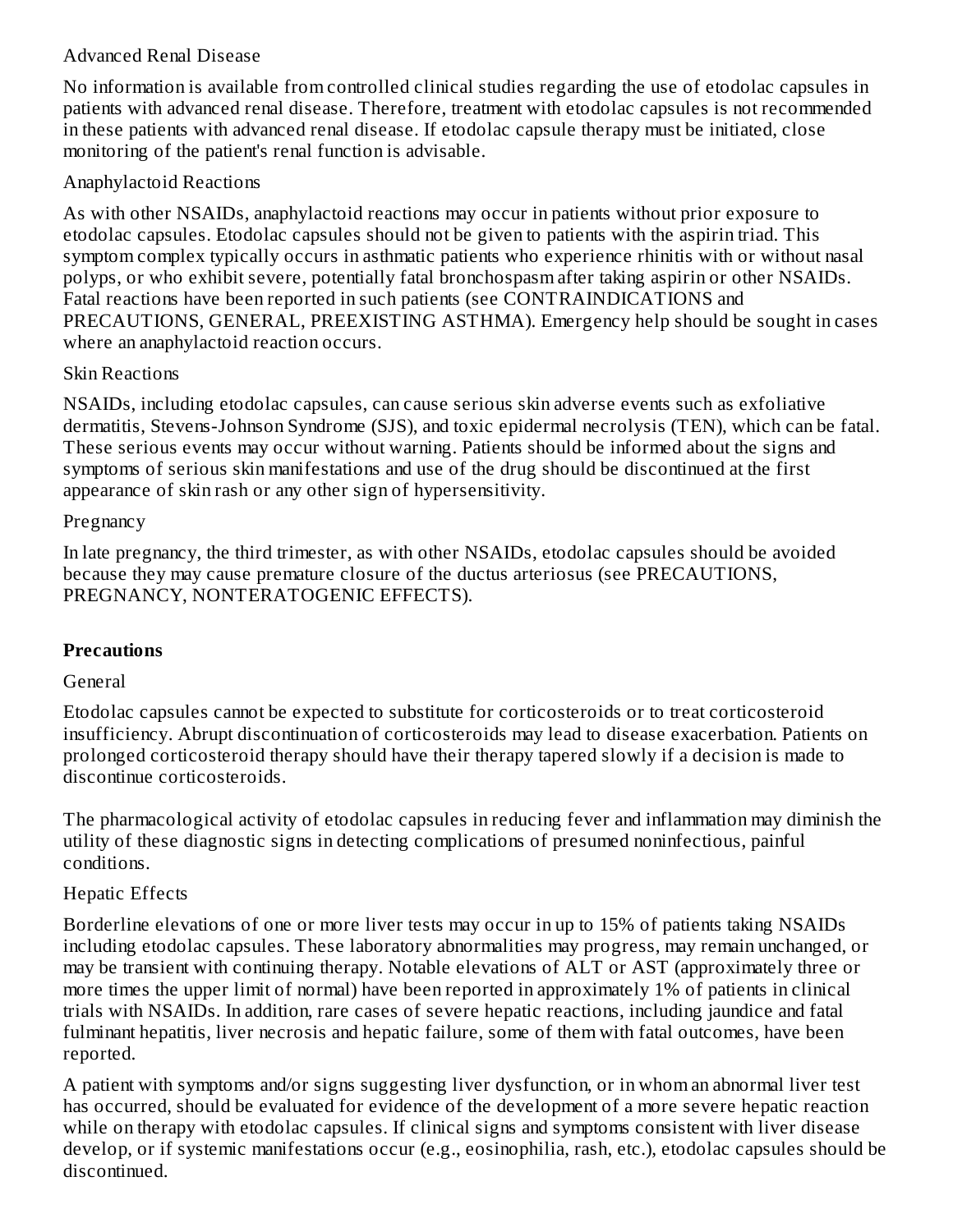# Hematological Effects

Anemia is sometimes seen in patients receiving NSAIDs, including etodolac capsules. This may be due to fluid retention, occult or gross GI blood loss, or an incompletely described effect upon erythropoiesis. Patients on long-term treatment with NSAIDs, including etodolac capsules, should have their hemoglobin or hematocrit checked if they exhibit any signs or symptoms of anemia.

NSAIDs inhibit platelet aggregation and have been shown to prolong bleeding time in some patients. Unlike aspirin, their effect on platelet function is quantitatively less, of shorter duration, and reversible. Patients receiving etodolac capsules, who may be adversely affected by alterations in platelet function, such as those with coagulation disorders or patients receiving anticoagulants, should be carefully monitored.

### Preexisting Asthma

Patients with asthma may have aspirin-sensitive asthma. The use of aspirin in patients with aspirinsensitive asthma has been associated with severe bronchospasm which can be fatal. Since cross reactivity, including bronchospasm, between aspirin and other nonsteroidal anti-inflammatory drugs has been reported in such aspirin-sensitive patients, etodolac capsules should not be administered to patients with this form of aspirin sensitivity and should be used with caution in all patients with preexisting asthma.

### Information for Patients

Patients should be informed of the following information before initiating therapy with an NSAID and periodically during the course of ongoing therapy. Patients should also be encouraged to read the NSAID Medication Guide that accompanies each prescription dispensed.

1.

Cardiovascular Thrombotic Events: Advise patients to be alert for the symptoms of cardiovascular thrombotic events, including chest pain, shortness of breath, weakness, or slurring of speech, and to report any of these symptoms to their health care provider immediately (see WARNINGS, CARDIOVASCULAR EFFECTS).

2.

Etodolac capsules, like other NSAIDs, can cause GI discomfort and, rarely, serious GI side effects, such as ulcers and bleeding, which may result in hospitalization and even death. Although serious GI tract ulcerations and bleeding can occur without warning symptoms, patients should be alert for the signs and symptoms of ulcerations and bleeding, and should ask for medical advice when observing any indicative sign or symptom including epigastric pain, dyspepsia, melena, and hematemesis. Patients should be apprised of the importance of this follow-up (see WARNINGS, GASTROINTESTINAL EFFECTS - RISK OF ULCERATION, BLEEDING, AND PERFORATION).

3.

Etodolac capsules, like other NSAIDs, can cause serious skin side effects such as exfoliative dermatitis, SJS, and TEN, which may result in hospitalization and even death. Although serious skin reactions may occur without warning, patients should be alert for the signs and symptoms of skin rash and blisters, fever, or other signs of hypersensitivity such as itching, and should ask for medical advice when observing any indicative sign or symptom. Patients should be advised to stop the drug immediately if they develop any type of rash and contact their physicians as soon as possible. 4.

Heart Failure and Edema: Advise patients to be alert for the symptoms of congestive heart failure including shortness of breath, unexplained weight gain, or edema and to contact their healthcare provider if such symptoms occur (see WARNINGS, CARDIOVASCULAR EFFECTS). 5.

Patients should be informed of the warning signs and symptoms of hepatotoxicity (e.g., nausea, fatigue, lethargy, pruritus, jaundice, right upper quadrant tenderness, and "flu-like" symptoms). If these occur, patients should be instructed to stop therapy and seek immediate medical therapy.

6.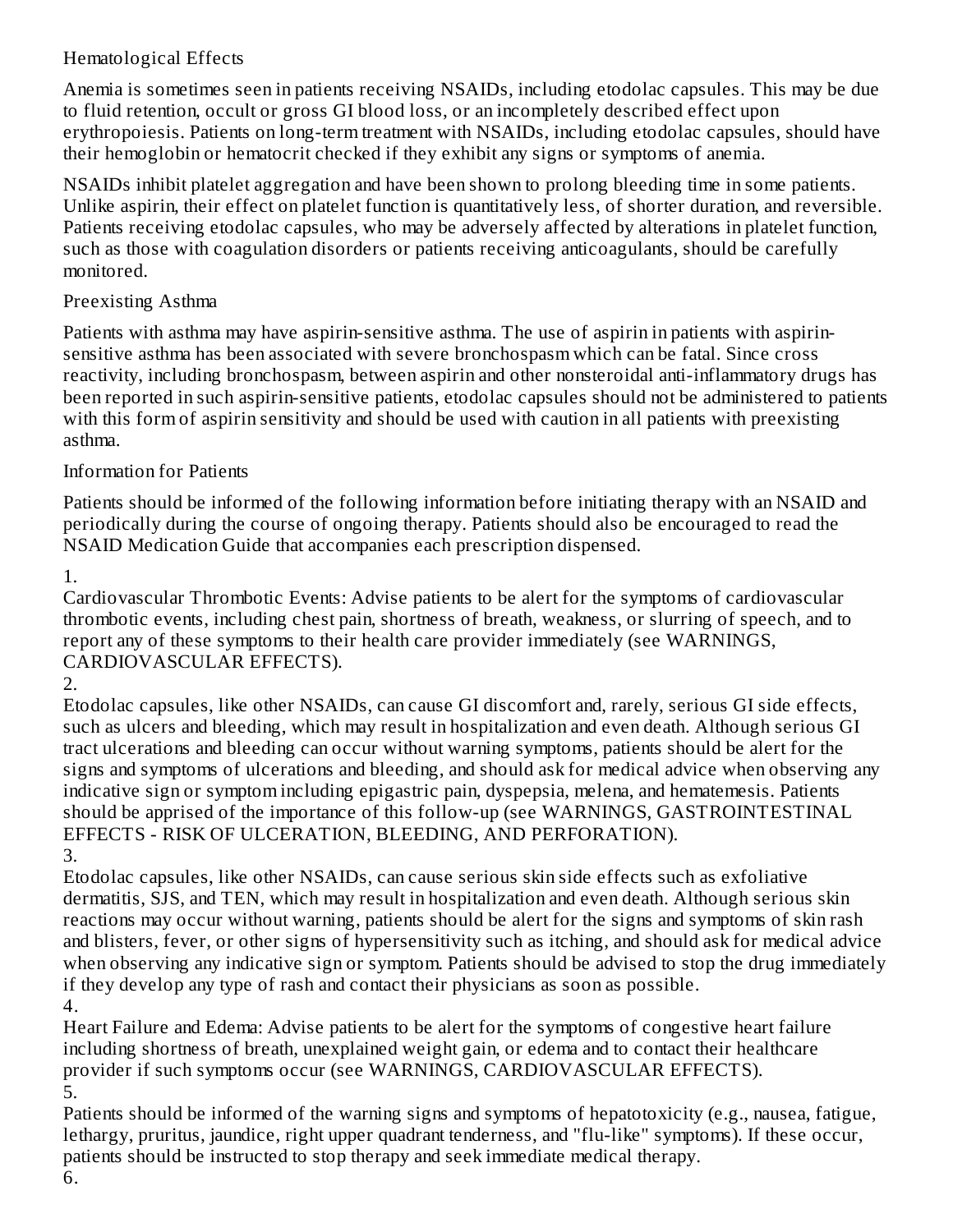Patients should be informed of the signs of an anaphylactoid reaction (e.g. difficulty breathing, swelling of the face or throat). If these occur, patients should be instructed to seek immediate emergency help (see WARNINGS, ANAPHYLACTOID REACTIONS).

7.

In late pregnancy, the third trimester, as with other NSAIDs, etodolac capsules should be avoided because they may cause premature closure of the ductus arteriosus.

### Laboratory Tests

Because serious GI tract ulcerations and bleeding can occur without warning symptoms, physicians should monitor for signs or symptoms of GI bleeding. Patients on long-term treatment with NSAIDs should have their CBC and a chemistry profile checked periodically for signs or symptoms of anemia. Appropriate measures should be taken in case such signs of anemia occur. If clinical signs and symptoms consistent with liver or renal disease develop, systemic manifestations occur (e.g., eosinophilia, rash, etc.) or if abnormal liver tests persist or worsen, etodolac capsules should be discontinued.

### Drug Interactions

# ACE-inhibitors

Reports suggest that NSAIDs may diminish the antihypertensive effect of ACE-inhibitors. This interaction should be given consideration in patients taking NSAIDs concomitantly with ACE-inhibitors (see WARNINGS).

# Antacids

The concomitant administration of antacids has no apparent effect on the extent of absorption of etodolac. However, antacids can decrease the peak concentration reached by 15% to 20% but have no detectable effect on the time-to-peak.

# Aspirin

When etodolac is administered with aspirin, its protein binding is reduced, although the clearance of free etodolac is not altered. The clinical significance of this interaction is not known; however, as with other NSAIDs, concomitant administration of etodolac capsules and aspirin is not generally recommended because of the potential of increased adverse effects.

# Cyclosporine, Digoxin, Methotrexate

Etodolac, like other NSAIDs, through effects on renal prostaglandins, may cause changes in the elimination of these drugs leading to elevated serum levels of cyclosporine, digoxin, methotrexate, and increased toxicity. Nephrotoxicity associated with cyclosporine may also be enhanced. Patients receiving these drugs who are given etodolac, or any other NSAID, and particularly those patients with altered renal function, should be observed for the development of the specific toxicities of these drugs. NSAIDs, such as etodolac, should not be administered prior to or concomitantly with high doses of methotrexate. NSAIDs have been reported to competitively inhibit methotrexate accumulation in rabbit kidney slices. This may indicate that they could enhance the toxicity of methotrexate. In general, caution should be used when NSAIDs are administered concomitantly with methotrexate.

# **Diuretics**

Etodolac has no apparent pharmacokinetic interaction when administered with furosemide or hydrochlorothiazide. Nevertheless, clinical studies, as well as postmarketing observations have shown that etodolac can reduce the natriuretic effect of furosemide and thiazides in some patients with possible loss of blood pressure control. This response has been attributed to inhibition of renal prostaglandin synthesis. During concomitant therapy with NSAIDs, the patient should be observed closely for signs of renal insufficiency or failure (see WARNINGS, RENAL EFFECTS), as well as to assure diuretic efficacy.

# Glyburide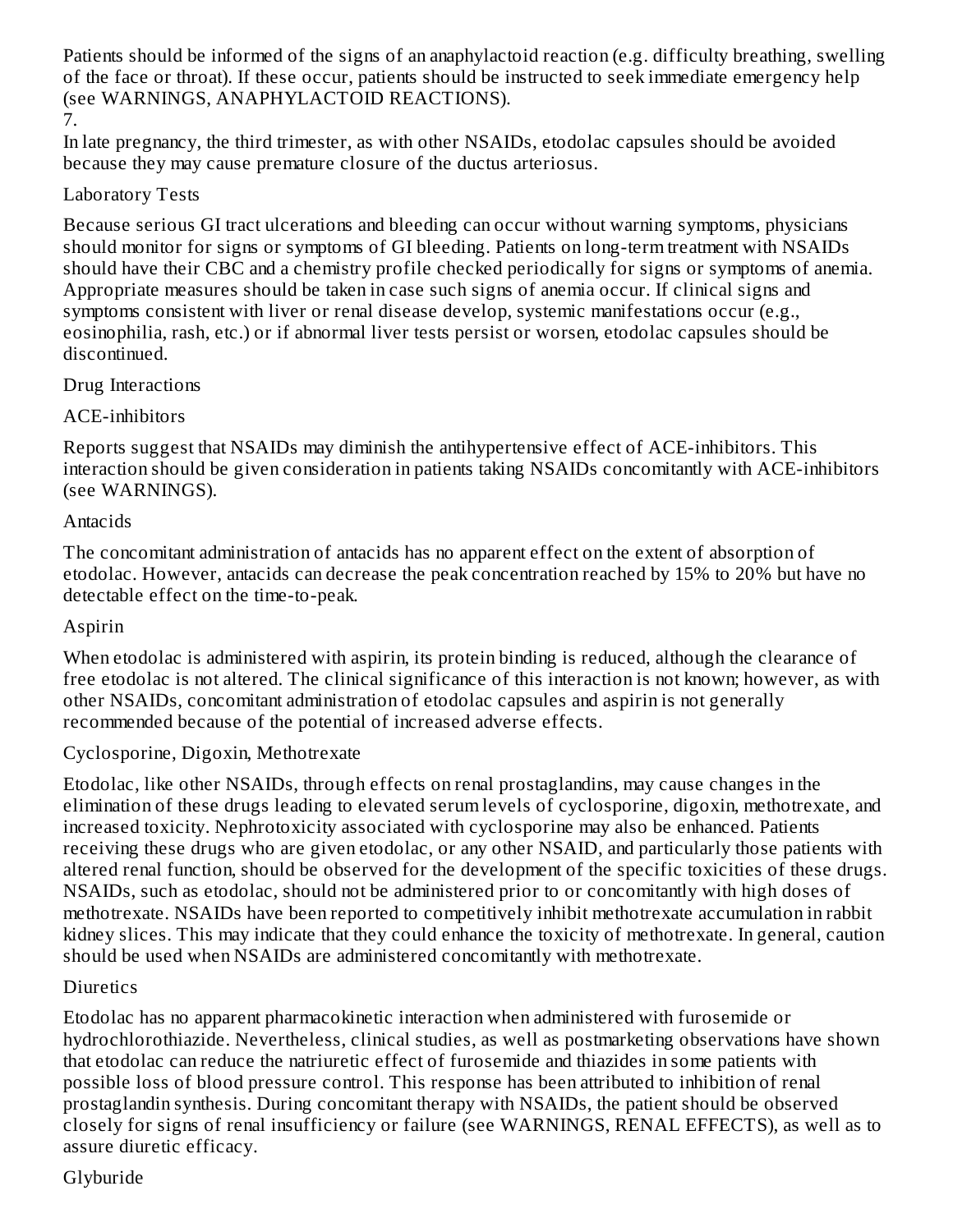Etodolac has no apparent pharmacokinetic interaction when administered with glyburide.

### Lithium

NSAIDs have produced an elevation of plasma lithium levels and a reduction in renal lithium clearance. The mean minimum lithium concentration increased 15% and the renal clearance was decreased by approximately 20%. These effects have been attributed to inhibition of renal prostaglandin synthesis by the NSAID. Thus, when NSAIDs and lithium are administered concurrently, subjects should be observed carefully for signs of lithium toxicity. Careful monitoring of lithium levels is advised in the event NSAID dosage adjustments are required.

#### Phenylbutazone

Phenylbutazone causes increase (by about 80%) in the free fraction of etodolac. Although in vivostudies have not been done to see if etodolac clearance is changed by coadministration of phenylbutazone, it is not recommended that they be coadministered.

### Phenytoin

Etodolac has no apparent pharmacokinetic interaction when administered with phenytoin.

# Warfarin

The effects of warfarin and NSAIDs on GI bleeding are synergistic, such that users of both drugs together have a risk of serious GI bleeding higher than that of users of either drug alone. Short-term pharmacokinetic studies have demonstrated that concomitant administration of warfarin and etodolac results in reduced protein binding of warfarin, but there was no change in the clearance of free warfarin. There was no significant difference in the pharmacodynamic effect of warfarin administered alone and warfarin administered with etodolac as measured by prothrombin time. Thus, concomitant therapy with warfarin and etodolac should not require dosage adjustment of either drug. However, caution should be exercised because there have been a few spontaneous reports of prolonged prothrombin times, with or without bleeding, in etodolac-treated patients receiving concomitant warfarin therapy. Close monitoring of such patients is therefore recommended.

# Drug/Laboratory Test Interactions

The urine of patients who take etodolac can give a false-positive reaction for urinary bilirubin (urobilin) due to the presence of phenolic metabolites of etodolac. Diagnostic dip-stick methodology, used to detect ketone bodies in urine, has resulted in false-positive findings in some patients treated with etodolac. Generally, this phenomenon has not been associated with other clinically significant events. No dose relationship has been observed.

Etodolac treatment is associated with a small decrease in serum uric acid levels. In clinical trials, mean decreases of 1 to 2 mg/dL were observed in arthritic patients receiving etodolac (600 to 1000 mg/day) after 4 weeks of therapy. These levels then remained stable for up to 1 year of therapy.

# Carcinogenesis, Mutagenesis, Impairment of Fertility

No carcinogenic effect of etodolac was observed in mice or rats receiving oral doses of 15 mg/kg/day (45 to 89 mg/m2, respectively) or less for periods of 2 years or 18 months, respectively. Etodolac was not mutagenic in in vitro tests performed with S. typhimurium and mouse lymphoma cells as well as in an in vivo mouse micronucleus test. However, data from the in vitro human peripheral lymphocyte test showed an increase in the number of gaps (3.0 to 5.3% unstained regions in the chromatid without dislocation) among the etodolac-treated cultures (50 to 200 µg/mL) compared to negative controls (2.0%); no other difference was noted between the controls and drug-treated groups. Etodolac showed no impairment of fertility in male and female rats up to oral doses of 16 mg/kg (94 mg/m2). However, reduced implantation of fertilized eggs occurred in the 8 mg/kg group.

# Pregnancy

Teratogenic Effects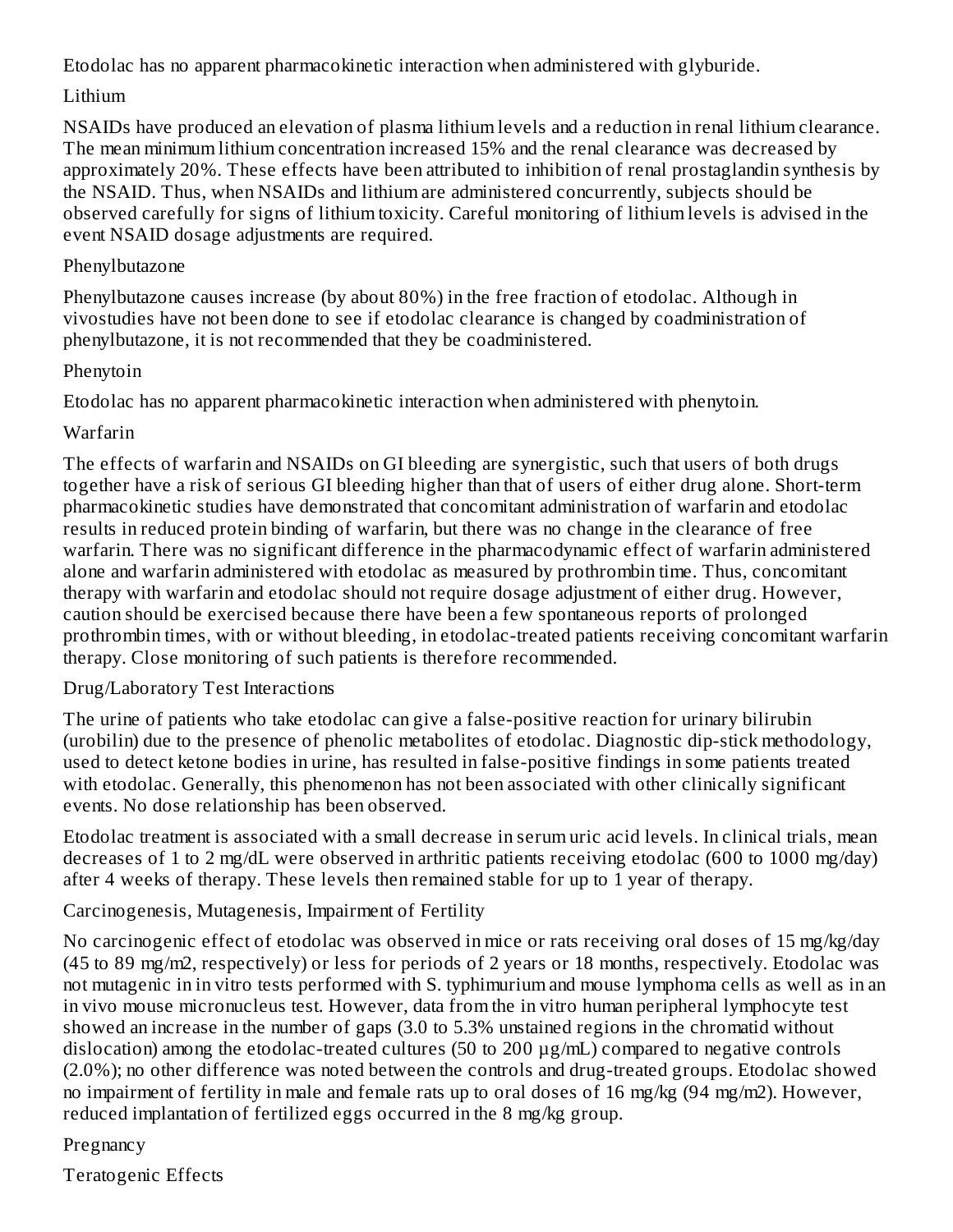#### Pregnancy Category C

In teratology studies, isolated occurrences of alterations in limb development were found and included polydactyly, oligodactyly, syndactyly, and unossified phalanges in rats and oligodactyly and synostosis of metatarsals in rabbits. These were observed at dose levels (2 to 14 mg/kg/day) close to human clinical doses. However, the frequency and the dosage group distribution of these findings in initial or repeated studies did not establish a clear drug or dose-response relationship. Animal reproduction studies are not always predictive of human response. There are no adequate and well-controlled studies in pregnant women. Etodolac capsules should be used in pregnancy only if the potential benefit justifies the potential risk to the fetus.

#### Nonteratogenic Effects

Etodolac should be used during pregnancy only if the potential benefits justify the potential risk to the fetus. Because of the known effects of nonsteroidal anti-inflammatory drugs on the fetal cardiovascular system (closure of the ductus arteriosus), use during pregnancy (particularly during the third trimester) should be avoided.

#### Labor and Delivery

In rat studies with NSAIDs, as with other drugs known to inhibit prostaglandin synthesis, an increased incidence of dystocia, delayed parturition, and decreased pup survival occurred. The effects of etodolac on labor and delivery in pregnant women are unknown.

### Nursing Mothers

Trace amounts of some NSAIDs have been reported in human milk. It is not known whether etodolac is excreted in human milk. Because many drugs are excreted in human milk and because of the potential for serious adverse reactions in nursing infants from etodolac, a decision should be made whether to discontinue nursing or to discontinue the drug taking into account the importance of the drug to the mother.

# Pediatric Use

Safety and effectiveness in pediatric patients below the age of 18 years have not been established.

# Geriatric Use

As with any NSAID, caution should be exercised in treating the elderly (65 years and older) and when increasing the dose (see WARNINGS).

In etodolac clinical studies, no overall differences in safety or effectiveness were observed between these patients and younger patients. In pharmacokinetic studies, age was shown not to have any effect on etodolac half-life or protein binding, and there was no change in expected drug accumulation. Therefore, no dosage adjustment is generally necessary in the elderly on the basis of pharmacokinetics (see CLINICAL PHARMACOLOGY, SPECIAL POPULATIONS).

Elderly patients may be more sensitive to the antiprostaglandin effects of NSAIDs (on the gastrointestinal tract and kidneys) than younger patients (see WARNINGS). In particular, elderly or debilitated patients who receive NSAID therapy seem to tolerate gastrointestinal ulceration or bleeding less well than other individuals, and most spontaneous reports of fatal GI events are in this population.

Etodolac is eliminated primarily by the kidney. Because elderly patients are more likely to have decreased renal function, care should be taken in dose selection, and it may be useful to monitor renal function (see WARNINGS, RENAL EFFECTS).

# **Advers e Reactions**

In patients taking etodolac or other NSAIDs, the most frequently reported adverse experiences occurring in approximately 1 to 10% of patients are: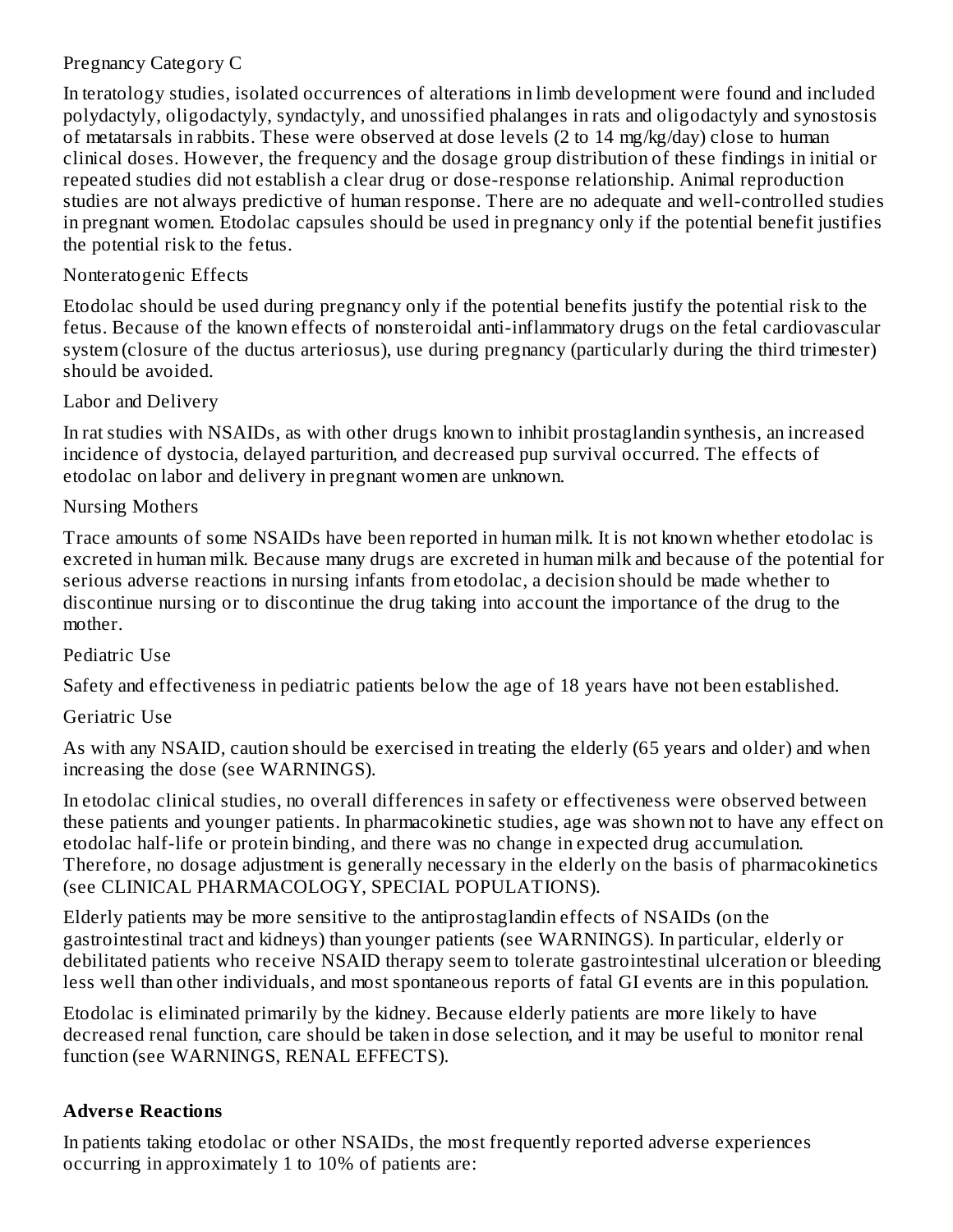Gastrointestinal experiences including: abdominal pain, constipation, diarrhea, dyspepsia, flatulence, gross bleeding/perforation, heartburn, nausea, GI ulcers (gastric/duodenal), vomiting.

Other events including: abnormal renal function, anemia, dizziness, edema, elevated liver enzymes, headaches, increased bleeding time, pruritis, rashes, tinnitus.

Adverse-reaction information for etodolac was derived from 2,629 arthritic patients treated with etodolac capsules in double-blind and open-label clinical trials of 4 to 320 weeks in duration and worldwide postmarketing surveillance studies. In clinical trials, most adverse reactions were mild and transient. The discontinuation rate in controlled clinical trials, because of adverse events, was up to 10% for patients treated with etodolac.

New patient complaints (with an incidence greater than or equal to 1%) are listed below by body system. The incidences were determined from clinical trials involving 465 patients with osteoarthritis treated with 300 to 500 mg of etodolac b.i.d. (i.e., 600 to 1000 mg/day).

Incidence Greater Than or Equal to 1% - Probably Causally Related

Body as a whole - Chills and fever.

Digestive system - Dyspepsia (10%), abdominal pain\*, diarrhea\*, flatulence\*, nausea\*, abdominal distension, epigastric pain, abnormal stools, constipation, gastritis, melena, vomiting.

Nervous system - Asthenia/malaise\*, dizziness\*, depression, nervousness, fatigue.

Skin and appendages - Pruritus, rash.

Special senses - Blurred vision, tinnitus.

Urogenital system - Dysuria, urinary frequency.

Musculoskeletal - Arthralgia.

\* Drug-related patient complaints occurring in 3 to 9% of patients treated with etodolac.

Drug-related patient complaints occurring in fewer than 3%, but more than 1%, are unmarked.

Incidence Less Than 1% - Probably Causally Related

(Adverse reactions reported only in worldwide postmarketing experience, not seen in clinical trials, are considered rarer and are italicized.)

Body as a whole - Allergic reaction, anaphylactic/anaphylactoid reactions (including shock).

Cardiovascular system - Hypertension, congestive heart failure, flushing, palpitations, syncope, vasculitis (including necrotizing and allergic).

Digestive system - Thirst, dry mouth, ulcerative stomatitis, anorexia, eructation, elevated liver enzymes, cholestatic hepatitis, hepatitis, cholestatic jaundice, duodenitis, jaundice, hepatic failure, liver necrosis,peptic ulcer with or without bleeding and/or perforation, intestinal ulceration, pancreatitis.

Hemic and lymphatic system - Ecchymosis, anemia, thrombocytopenia, bleeding time increased, agranulocytosis, hemolytic anemia, aplastic anemia, leukopenia, neutropenia, pancytopenia.

Metabolic and nutritional - Edema, serum creatinine increase, hyperglycemia in previously controlled diabetic patients.

Nervous system - Insomnia, somnolence.

Respiratory system - Asthma, pulmonary infiltration with eosinophilia.

Skin and appendages - Angioedema, sweating, urticaria, exfoliative dermatitis, vesiculobullous rash, cutaneous vasculitis with purpura, Stevens-Johnson Syndrome, toxic epidermal necrolysis, leukocytoclastic vasculitis, hyperpigmentation, erythema multiforme.

Special senses - Photophobia, transient visual disturbances.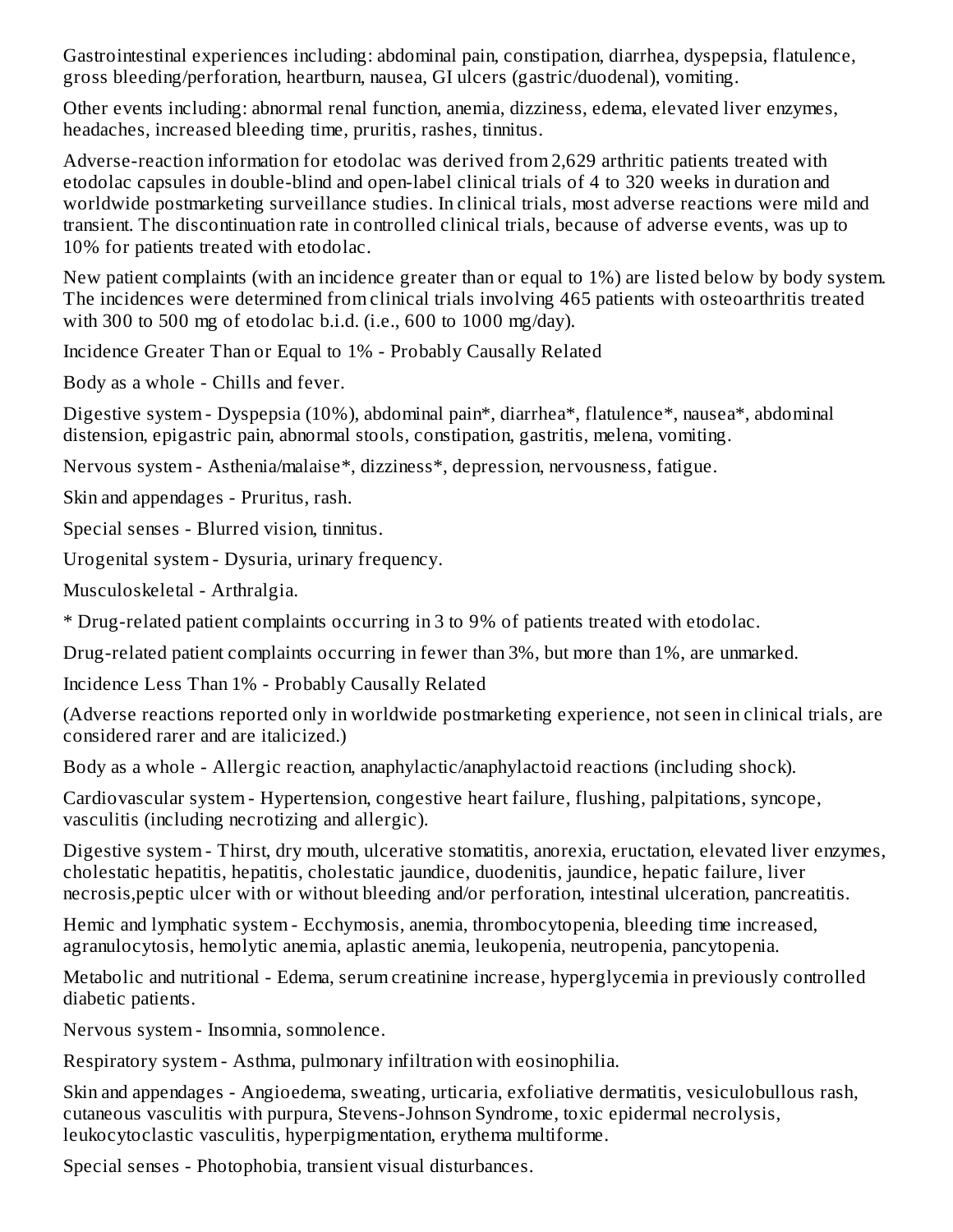Urogenital system - Elevated BUN, renal failure, renal insufficiency, renal papillary necrosis.

Incidence Less Than 1% - Causal Relationship Unknown

(Medical events occurring under circumstances where causal relationship to etodolac is uncertain. These reactions are listed as alerting information for physicians.)

Body as a whole - Infection, headache.

Cardiovascular system - Arrhythmias, myocardial infarction, cerebrovascular accident.

Digestive system - Esophagitis with or without stricture or cardiospasm, colitis, GI discomfort, burning sensation, blood in stools, gastralgia, upper abdominal discomfort.

Metabolic and nutritional - Change in weight.

Nervous system - Paresthesia, confusion, irritability.

Respiratory system - Bronchitis, bronchospasm, dyspnea, pharyngitis, rhinitis, sinusitis.

Skin and appendages - Alopecia, maculopapular rash, photosensitivity, skin peeling.

Special senses - Conjunctivitis, deafness, taste perversion, loss of taste.

Urogenital system - Cystitis, hematuria, leukorrhea, renal calculus, interstitial nephritis, uterine bleeding irregularities, renal impairment.

Musculoskeletal - Muscle pain.

Additional Adverse Reactions Reported with NSAIDs

Body as a whole - Sepsis, death.

Cardiovascular system - Tachycardia.

Digestive system - Gastric ulcers, gastritis, gastrointestinal bleeding, glossitis, hematemesis.

Hemic and lymphatic system - Lymphadenopathy.

Nervous system - Anxiety, dream abnormalities, convulsions, coma, hallucinations, meningitis, tremors, vertigo.

Respiratory system - Respiratory depression, pneumonia.

Urogenital system - Oliguria/polyuria, proteinuria.

# **Overdosage**

Symptoms following acute NSAID overdose are usually limited to lethargy, drowsiness, nausea, vomiting, and epigastric pain, which are generally reversible with supportive care. Gastrointestinal bleeding can occur and coma has occurred following massive ibuprofen or mefenamic-acid overdose. Hypertension, acute renal failure, and respiratory depression may occur but are rare. Anaphylactoid reactions have been reported with therapeutic ingestion of NSAIDs, and may occur following overdose.

Patients should be managed by symptomatic and supportive care following an NSAID overdose. There are no specific antidotes. Emesis and/or activated charcoal (60 to 100 g in adults, 1 to 2 g/kg in children) and/or osmotic cathartic may be indicated in patients seen within 4 hours of ingestion with symptoms or following a large overdose (5 to 10 times the usual dose). Forced diuresis, alkalinization of the urine, hemodialysis, or hemoperfusion would probably not be useful due to etodolac's high protein binding.

#### **Dosage & Administration**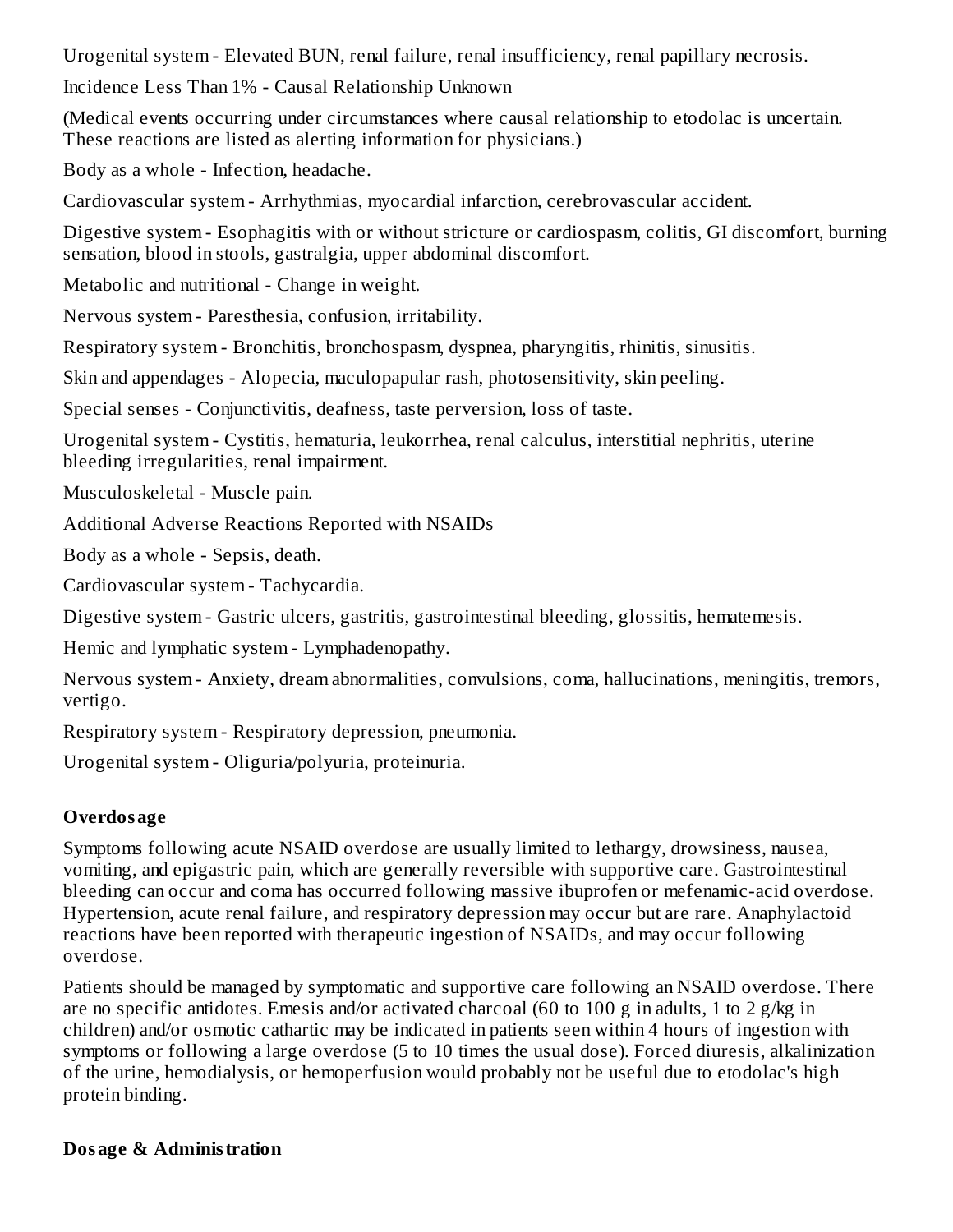Carefully consider the potential benefits and risks of etodolac capsules and other treatment options before deciding to use etodolac capsules. Use the lowest effective dose for the shortest duration consistent with individual patient treatment goals (see WARNINGS).

After observing the response to initial therapy with etodolac capsules, the dose and frequency should be adjusted to suit an individual patient's needs.

Dosage adjustment of etodolac capsules is generally not required in patients with mild to moderate renal impairment. Etodolac should be used with caution in such patients, because, as with other NSAIDs, it may further decrease renal function in some patients with impaired renal function (see WARNINGS, RENAL EFFECTS).

#### Analgesia

The recommended total daily dose of etodolac capsules for acute pain is up to 1000 mg, given as 200 to 400 mg every 6 to 8 hours. Doses of etodolac greater than 1000 mg/day have not been adequately evaluated in well-controlled trials.

Osteoarthritis and Rheumatoid Arthritis

The recommended starting dose of etodolac capsules for the management of the signs and symptoms of osteoarthritis or rheumatoid arthritis is: 300 mg b.i.d., t.i.d., or 400 mg b.i.d., or 500 mg b.i.d. A lower dose of 600 mg/day may suffice for long-term administration. Physicians should be aware that doses above 1000 mg/day have not been adequately evaluated in well-controlled clinical trials.

In chronic conditions, a therapeutic response to therapy with etodolac capsules is sometimes seen within one week of therapy, but most often is observed by two weeks. After a satisfactory response has been achieved, the patient's dose should be reviewed and adjusted as required

### **How Supplied**

Etodolac Capsules USP, are available as follows:

300 mg: hard gelatin capsules with an opaque dark red body and cap, imprinted with "ANI" on the cap and "251" on the body in gray ink.

Store at 20° to 25°C (68° to 77°F) [see USP Controlled Room Temperature], protected from moisture.

Dispense in a tight, light-resistant container as defined in the USP, with a child-resistant closure (as required). Keep container tightly closed.

Manufactured by:

ANI Pharmaceuticals, Inc.

Baudette, MN 56623 [ani-logo]

9687 Rev 11/16

# **Medication Guide**

What is the most important information I should know about medicines called Nonsteroidal Anti-Inflammatory Drugs (NSAIDs)?

NSAIDs can cause serious side effects, including:

• Increased risk of a heart attack or stroke that can lead to death. This risk may happen early in treatment and may increase: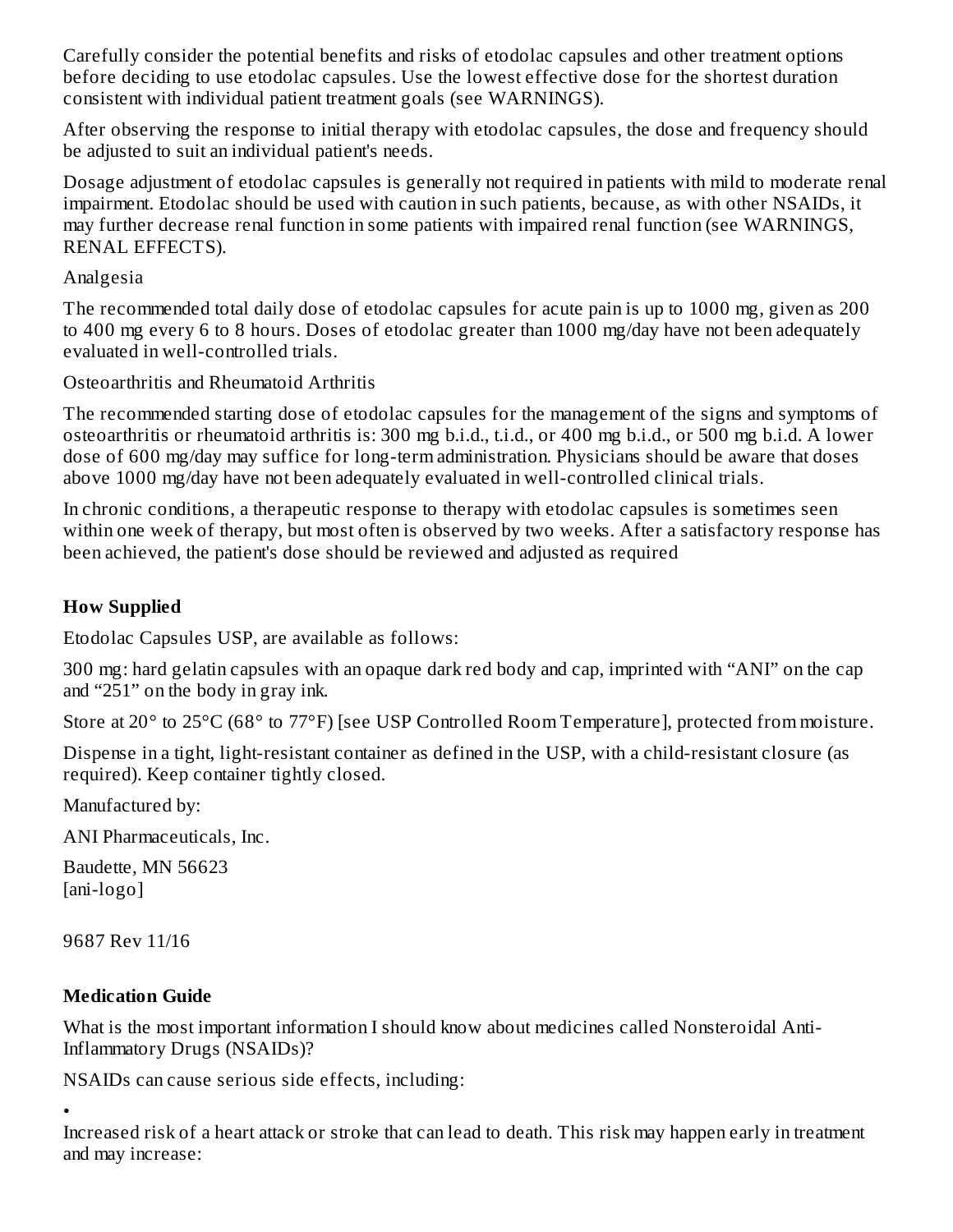o

with increasing doses of NSAIDs

o

with longer use of NSAIDs

Do not take NSAIDs right before or after a heart surgery called a "coronary artery bypass graft (CABG)."

Avoid taking NSAIDs after a recent heart attack, unless your healthcare provider tells you to. You may have an increased risk of another heart attack if you take NSAIDs after a recent heart attack.

•

Increased risk of bleeding, ulcers, and tears (perforation) of the esophagus (tube leading from the mouth to the stomach), stomach and intestines:

o anytime during use o without warning symptoms o that may cause death The risk of getting an ulcer or bleeding increases with: o past history of stomach ulcers, or stomach or intestinal bleeding with use of NSAIDs o taking medicines called "corticosteroids", "anticoagulants", "SSRIs", or "SNRIs" o increasing doses of NSAIDs o longer use of NSAIDs o smoking o drinking alcohol o older age o poor health o advanced liver disease o bleeding problems NSAIDs should only be used: o exactly as prescribed o at the lowest dose possible for your treatment o for the shortest time needed What are NSAIDs?

NSAIDs are used to treat pain and redness, swelling, and heat (inflammation) from medical conditions such as different types of arthritis, menstrual cramps, and other types of short-term pain.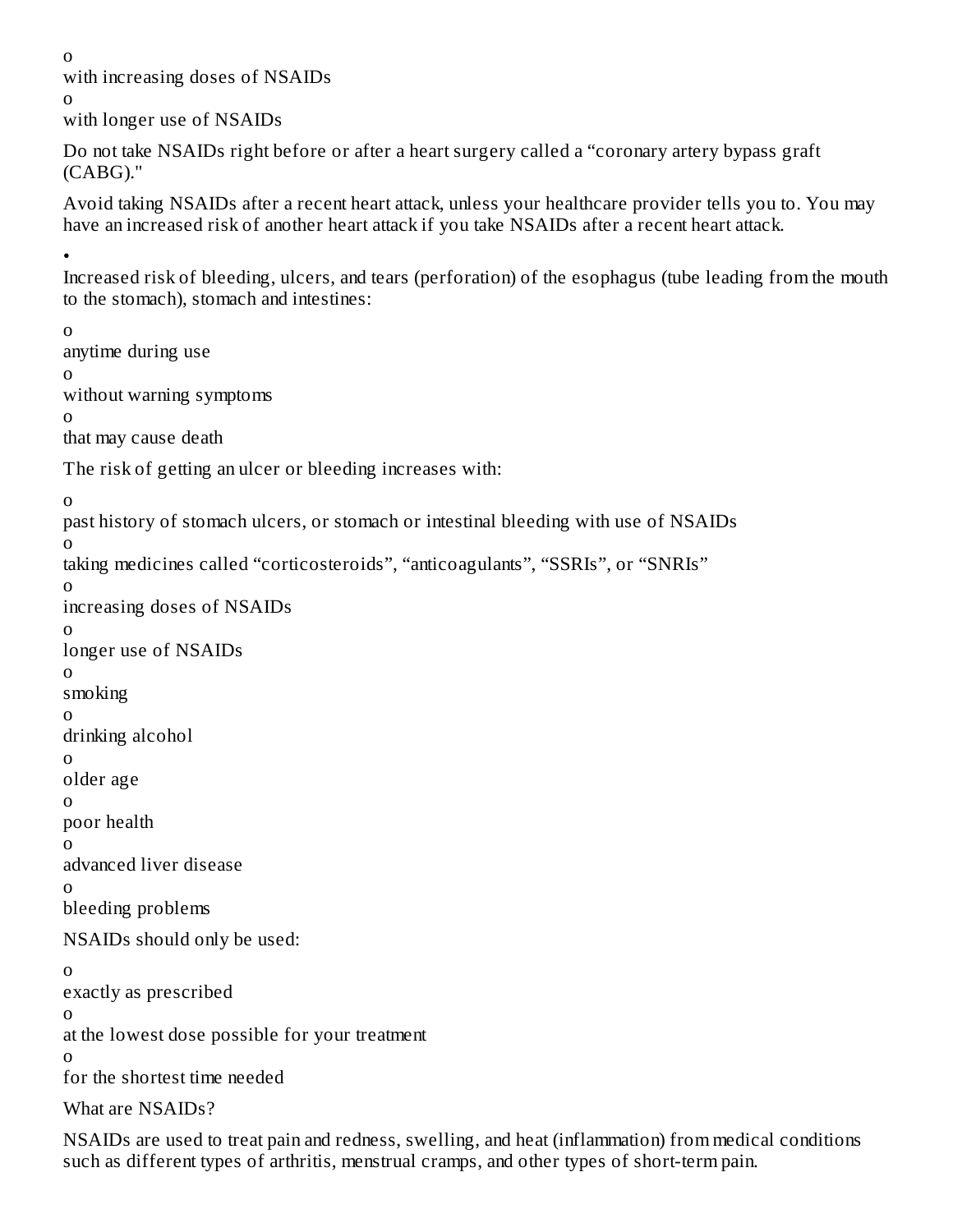Who should not take NSAIDs?

Do not take NSAIDs:

•

if you have had an asthma attack, hives, or other allergic reaction with aspirin or any other NSAIDs.

• right before or after heart bypass surgery.

Before taking NSAIDS, tell your healthcare provider about all of your medical conditions, including if you:

•

have liver or kidney problems

•

•

have high blood pressure

• have asthma

are pregnant or plan to become pregnant. Talk to your healthcare provider if you are considering taking NSAIDs during pregnancy. You should not take NSAIDs after 29 weeks of pregnancy.

• are breastfeeding or plan to breast feed .

Tell your healthcare provider about all of the medicines you take, including prescription or over-thecounter medicines, vitamins or herbal supplements. NSAIDs and some other medicines can interact with each other and cause serious side effects. Do not start taking any new medicine without talking to your healthcare provider first.

What are the possible side effects of NSAIDs?

NSAIDs can cause serious side effects, including:

See "What is the most important information I should know about medicines called Nonsteroidal Antiinflammatory Drugs (NSAIDs)?

•

new or worse high blood pressure

• heart failure

•

liver problems including liver failure

• kidney problems including kidney failure

```
•
low red blood cells (anemia)
```
• life-threatening skin reactions

• life-threatening allergic reactions

• Other side effects of NSAIDs include: stomach pain, constipation, diarrhea, gas, heartburn, nausea, vomiting, and dizziness.

Get emergency help right away if you get any of the following symptoms:

•

shortness of breath or trouble breathing

•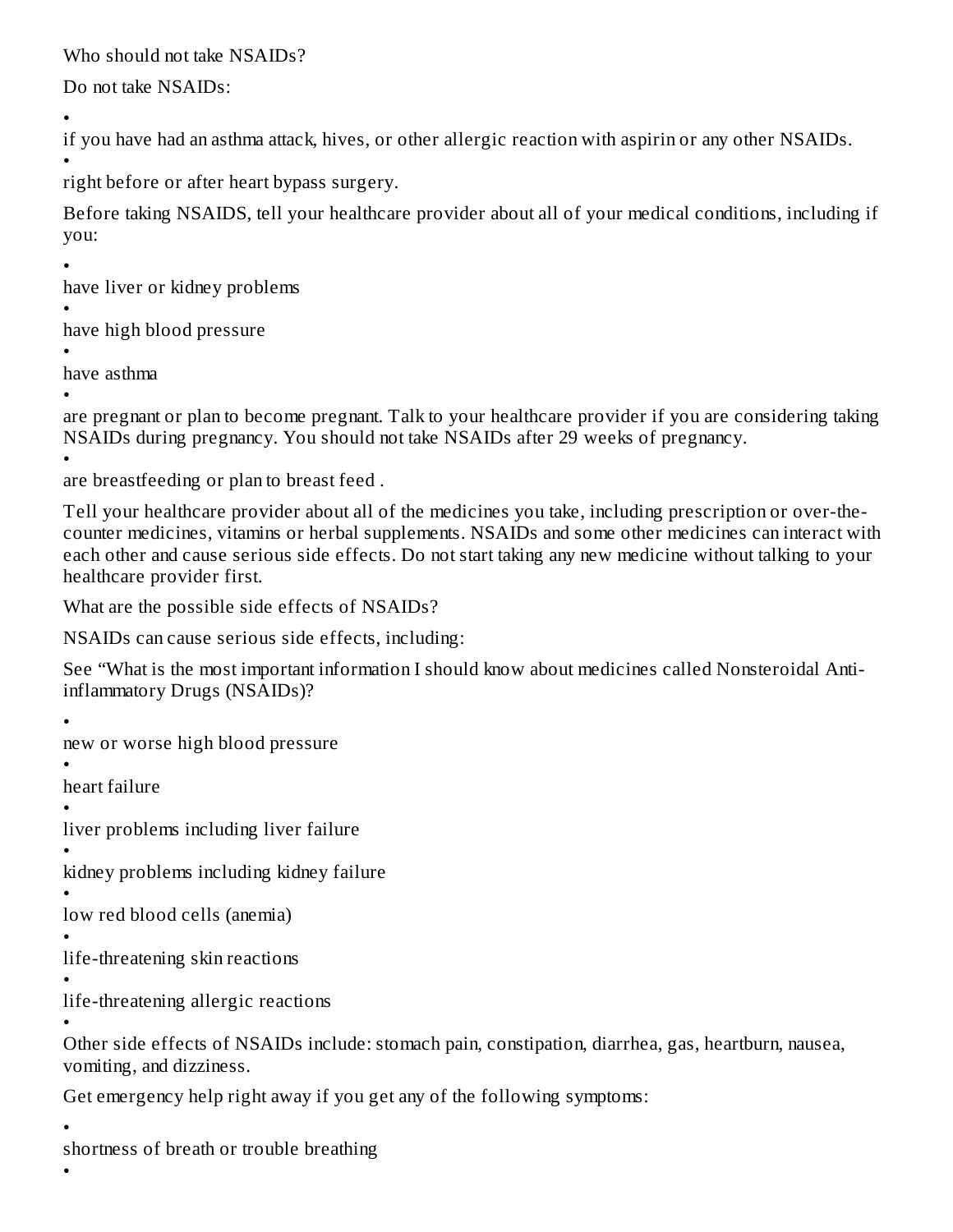chest pain

```
•
weakness in one part or side of your body
```
•

slurred speech •

```
swelling of the face or throat
```
Stop taking your NSAID and call your healthcare provider right away if you get any of the following symptoms:

•

```
nausea
```
•

more tired or weaker than usual

• diarrhea

•

itching •

your skin or eyes look yellow

• indigestion or stomach pain

• flu-like symptoms

• vomit blood

• there is blood in your bowel movement or it is black and sticky like tar

• unusual weight gain

• skin rash or blisters with fever

• swelling of the arms, legs, hands and feet

If you take too much of your NSAID, call your healthcare provider or get medical help right away.

These are not all the possible side effects of NSAIDs. For more information, ask your healthcare provider or pharmacist about NSAIDs.

Call your doctor for medical advice about side effects. You may report side effects to FDA at 1-800- FDA-1088.

Other information about NSAIDs

• Aspirin is an NSAID but it does not increase the chance of a heart attack. Aspirin can cause bleeding in the brain, stomach, and intestines. Aspirin can also cause ulcers in the stomach and intestines. •

Some NSAIDs are sold in lower doses without a prescription (over-the counter). Talk to your healthcare provider before using over-the-counter NSAIDs for more than 10 days.

General information about the safe and effective use of NSAIDs

Medicines are sometimes prescribed for purposes other than those listed in a Medication Guide. Do not use NSAIDs for a condition for which it was not prescribed. Do not give NSAIDs to other people, even if they have the same symptoms that you have. It may harm them.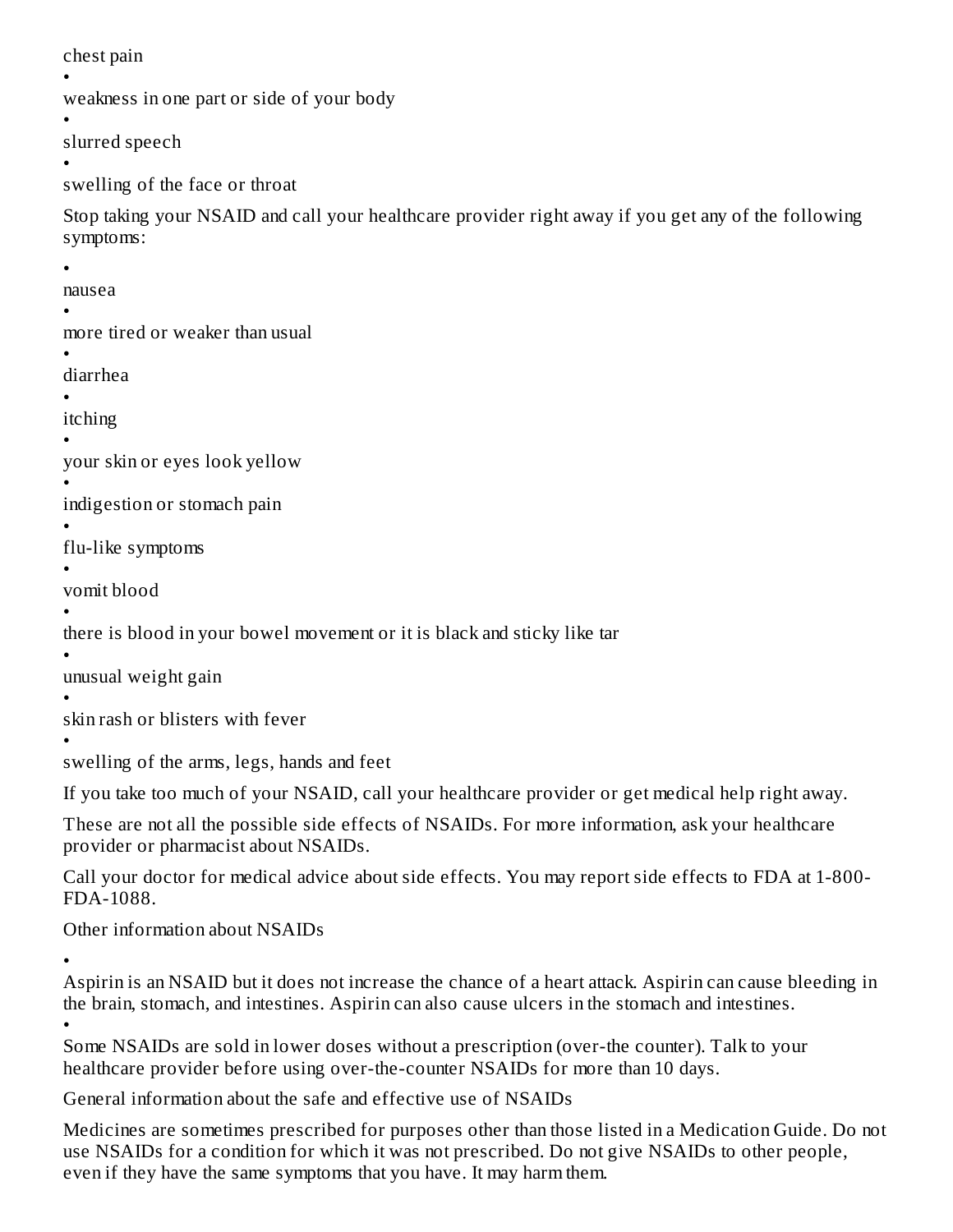If you would like more information about NSAIDs, talk with your healthcare provider. You can ask your pharmacist or healthcare provider for information about NSAIDs that is written for health professionals.

This Medication Guide has been approved by the U.S. Food and Drug Administration.

For more information, go to WWW.ANIPHARMACEUTICALS.COM or call 1-800-308-6755.

Manufactured by:

ANI Pharmaceuticals, Inc.

Baudette, MN 56623

[ani-logo-2]

9660 Rev 08/15

#### **Package Label. Principal Display Panel**

|                                                                     | Caution: Federal Law PROHIBITS the transfer of this drug to anyone other than the person whom<br>prescribed and prohibits dispensing without a prescription, unless OTC. See outsert for add'l RX info<br>KEEP OUT OF REACH OF CHILDREN store in cold, dry place at 68-77 F unless printed otherwise |         |
|---------------------------------------------------------------------|------------------------------------------------------------------------------------------------------------------------------------------------------------------------------------------------------------------------------------------------------------------------------------------------------|---------|
| ETODOLAC 300mg CAPS. #XX                                            | ETODOLAC 300mg CAPS<br>52959-0483-XX NDC: 52959-0483-XX<br>EXP: 01/31/99 Lot #: ABCD123                                                                                                                                                                                                              | QTY: XX |
| Compare: Brand Name<br>LOT #: ABCD123<br>MFG: Company 12345-6789-99 | MFG NDC: 12345-6789-99<br>ETODOLAC 300mg CAPS                                                                                                                                                                                                                                                        |         |
| Account: 00-9999<br>Take as directed by your Physician              | NDC: 52959-0483-XX<br>EXP: 01/31/99 Lot #: ABCD123<br>MFG NDC: 12345-6789-99                                                                                                                                                                                                                         | QTY: XX |
|                                                                     | ETODOLAC 300mg CAPS<br>NDC: 52959-0483-XX<br>EXP: 01/31/99 Lot #: ABCD123<br>MFG NDC: 12345-6789-99                                                                                                                                                                                                  | QTY: XX |
|                                                                     | ETODOLAC 300mg CAPS<br>NDC: 52959-0483-XX<br>EXP: 01/31/99 Lot #: ABCD123<br>MFG NDC: 12345-6789-99                                                                                                                                                                                                  | QTY: XX |
|                                                                     | 000ABCDE9999<br>Repack: H.J. Harkins., Inc. Grover Beach, CA 93433                                                                                                                                                                                                                                   |         |

| <b>ETODOLAC</b><br>etodolac capsule    |                         |                                     |          |  |
|----------------------------------------|-------------------------|-------------------------------------|----------|--|
| <b>Product Information</b>             |                         |                                     |          |  |
| <b>Product Type</b>                    | HUMAN PRESCRIPTION DRUG | NDC:52959-483<br>Item Code (Source) |          |  |
| <b>Route of Administration</b>         | ORAL                    |                                     |          |  |
|                                        |                         |                                     |          |  |
| <b>Active Ingredient/Active Moiety</b> |                         |                                     |          |  |
| <b>Ingredient Name</b>                 |                         | <b>Basis of Strength</b>            | Strength |  |
|                                        |                         |                                     |          |  |